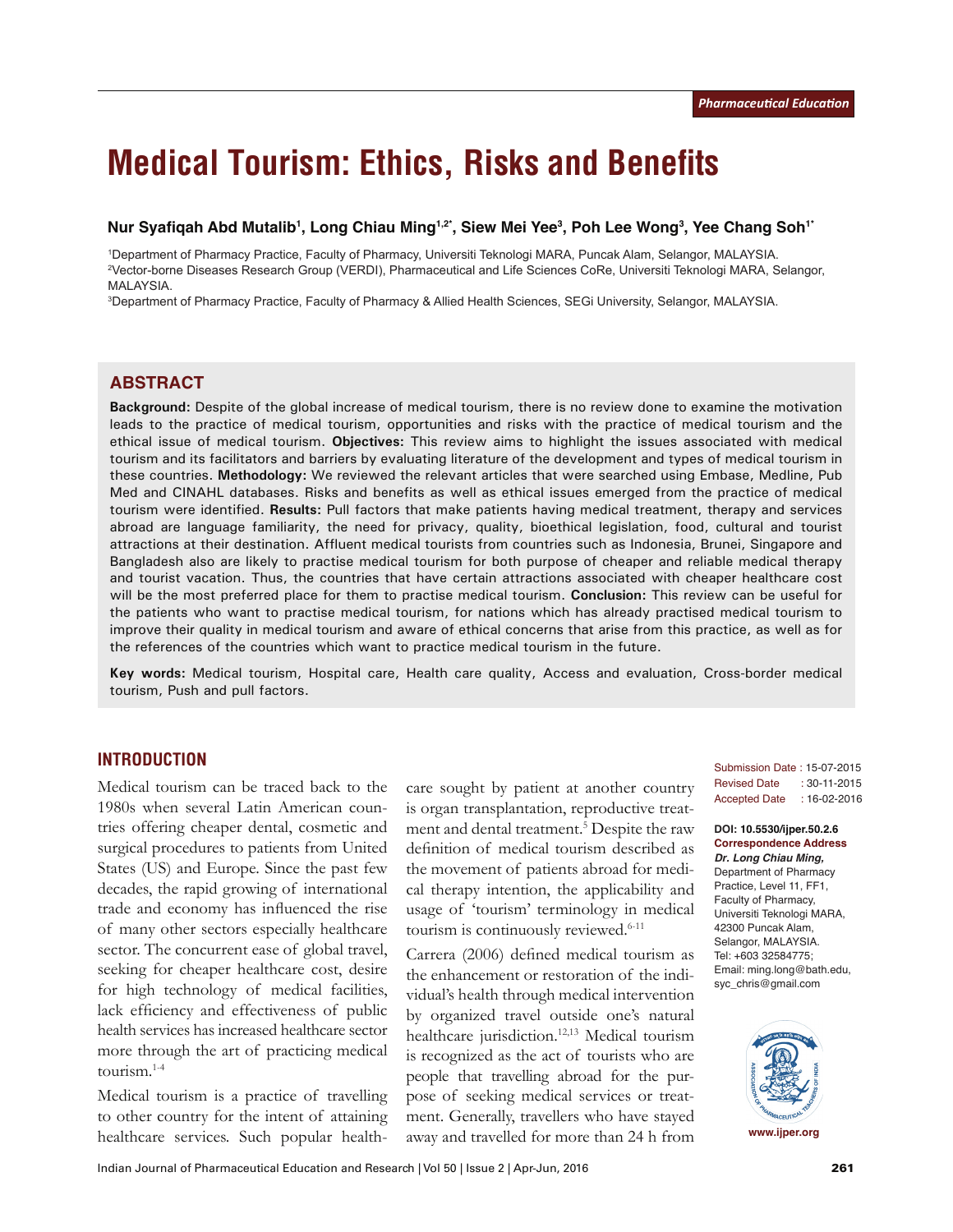their home country and often used any form of accommodation facility is considered as tourists while those who act in this way but does not meet this 24 h criterion are often determined as visitors. Thus, patients travel abroad for medical purpose is considered as medical tourists. They can be grouped into a special interest tourist and since they main motivation of travelling abroad is for a specific purpose, which are attaining healthcare.<sup>14</sup>

Medical tourism is not a new phenomenon and historically, the instance of medical tourism has started since thousands years ago to when Epidauria, a place in the Saronic Gulf where the healing god, Asklepios resides, reached by Greek pilgrims after travelling all over Mediterranean. Thus, Epidauria has been recorded as the original destination of medical tourism in medical tourism history. Spas and sanitariums also recognized as an early type of medical tourism and popular among England people in 18<sup>th</sup> century, as the high mineral water provided by spas treated a lot of diseases including psoriasis.<sup>15</sup> Cuba, being one of the known country practising medical tourism has actively practised and advertised medical tourism in their country since 1990s by the Cuban government which offered a package known as 'sun and surgery' package. This package included cardiac transplant and organs transplant.9

In recent years, medical tourism has been practiced broadly and interchangeably in many countries. India, Thailand, Korea and Malaysia are among the countries where the development of medical tourism increases aggressively.6,16-22 This trend or practice becomes increasingly common because of the affordability and ease of global travel. In 2008 estimation, there were about 2 million Americans travelled internationally for the purpose of improving their health. Over 30 countries already have high technology of healthcare facilities that offered medical services to international patients. Patients can choose from a large variety of required procedures of prevention, screening and health maintenance by this rises in technology of medical worldwide that provides numerous options for healthcare on the global market.<sup>23</sup>

Despite of the global increase of medical tourism, there is no review done to examine the motivation leads to the practice of medical tourism, opportunities and risks with the practice of medical tourism and the ethical issues of medical tourism especially in Asian countries.<sup>24-26</sup> This review aims to highlight the issues associated with medical tourism and its facilitators and barriers by reviewing studies of the development and types of medical tourism in these countries.

# **METHODOLOGY**

# **Inclusion Criteria**

Studies were considered to be included in the review if the following criteria were met: (1) randomized controlled trials, (2) non-randomized controlled trials, (3) longitudinal studies, (4) cohort studies, (5) case–control studies, (6) descriptive studies, (7) reviews, (8) letters, (9) conference papers, (10) opinions, (11) reports, (12) editorial papers that reported medical tourism, (13) studies focusing in Malaysia and India medical tourism,and (14) no gender restriction placed on sample participants. Studies were excluded if: (1) they were review studies and (2) studies in other languages than English language.

# **Search Strategies**

A narrative literature search was performed using databases provided by UiTM Library: Embase (starting 1980), Medline (starting 1948), PubMed, and the Cumulative Index to Nursing and Allied Health Literature (CINAHL) (starting 1982). The search strategy included articles published till March 2015 and written in English language. References from eligible articles were handsearched in order to identify additional relevant papers. Keywords and their synonyms including "air travel", "expeditions", "medical tourism", "health tourism", "clinic tourism" or "hospital tourism" were used in the search strategies. The Boolean logic terms "or" and "and", truncation, citation tracking and chaining were also applied to combine searches.

# **Review Procedure**

Studies of medical tourism have been found to be heterogeneous, as they are conducted in different countries used different definitions and different methods to collect data. For this reason we did not analyze the data from a statistical viewpoint, but the results were summarized according to the type of medical tourism and its relevant issues.

A total of 578 titles and abstracts were identified by three authors from electronic searches of the 5 databases and search engines, and wherever possible, a review of the reference lists. Of these, 539 titles and abstracts not related to medical tourism perspective and duplicated citations were examined and excluded. The full text of 39 articles was retrieved and distributed among the authors for further assessment. All authors agreed that 21 of the 39 manuscripts did not fulfill the inclusion criteria and were excluded. The PRISMA flow chart for our reviewing process is shown in Figure 1.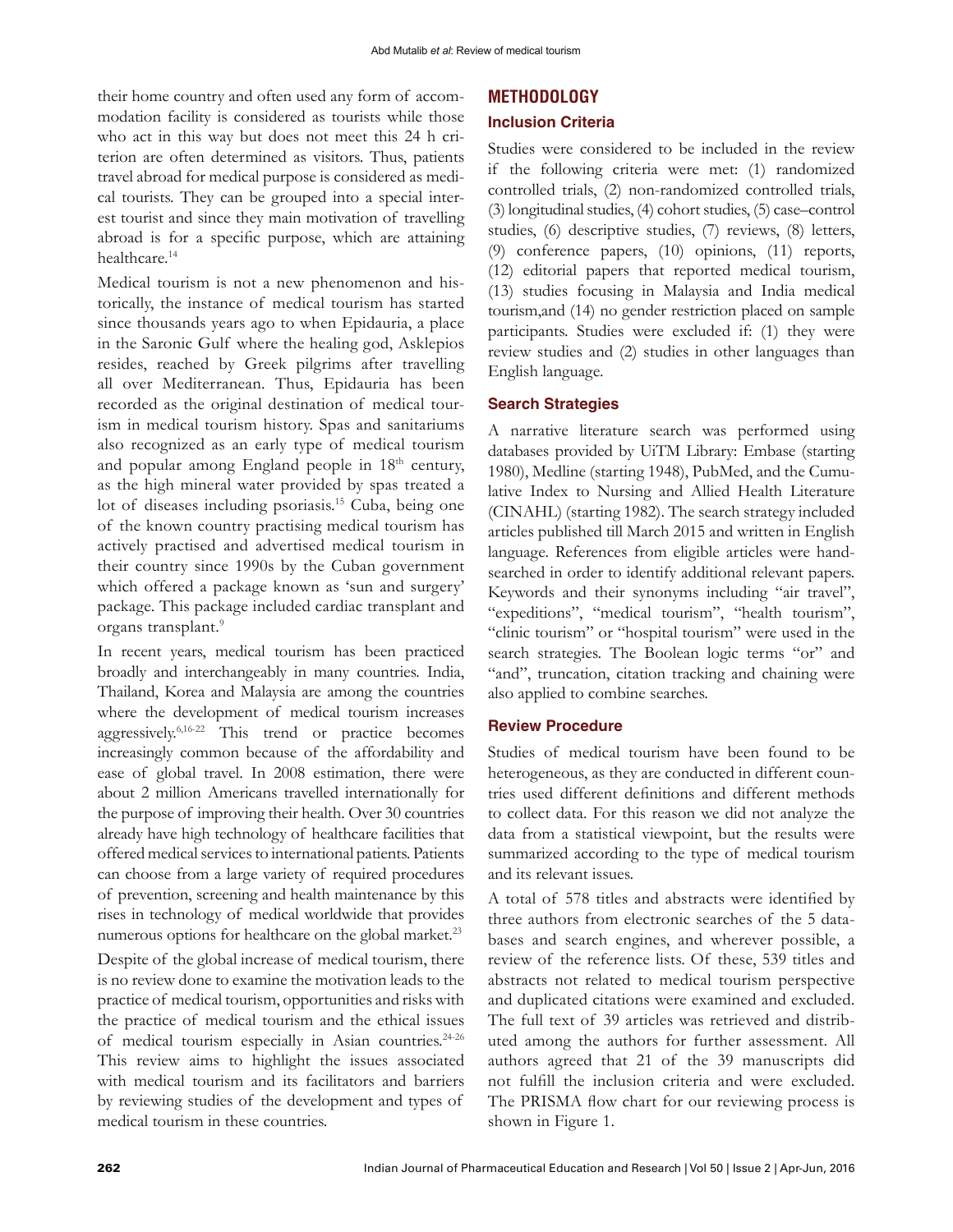

**Figure 1: PRISMA flow chart of the reviewing process**

# **RESULTS AND DISCUSSIONS**

One of the significant products of globalization is the rises of economic integration and interdependence of nation's state and region. Concurrent events of free exchange of products and people and the rise of cross-border movement are facilitated by this strong international connection between countries which has successfully increased the growing of international market rapidly. This includes the market of healthcare products, services as well as consumers and one of the growing healthcare market.<sup>27</sup>

Medical tourism is not a new phenomenon, what is new is actually the trend of practising medical tourism. Previously, medical tourism was practised by elite group from developing and third world countries to developed

countries to search for sophisticated and high quality of medical tourism. Recently, the trend has changed where involving ordinary group of people from more developed countries searching treatments in developing countries because of the price of medical treatments and services required for developing countries is far cheaper. Phua (2010) characterized cross border medical tourism into two different typologies which are quality sensitive medical tourism and price sensitive medical tourism. Quality sensitive medical tourism involved affluent people of a small group of wealth people searching medical treatment abroad for a sophisticated and high quality medical treatment and services which rarely provided in their home country while price sensitive medical tourism involved less affluent people travelling out of country to seek for affordable medical treatment price.<sup>28</sup>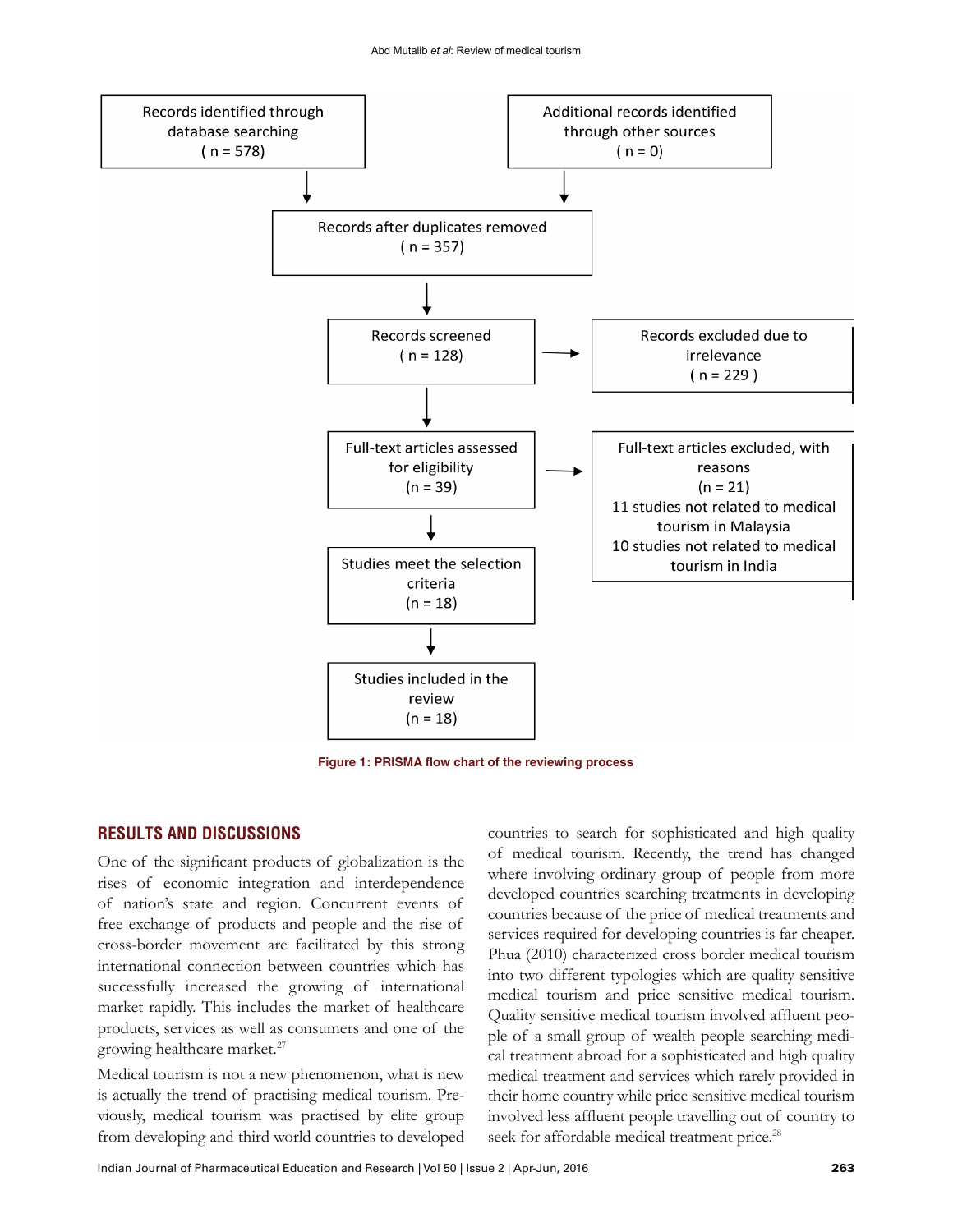### **Ethical issue on medical tourism**

The inequity of healthcare distribution among the local population and foreigner patients is the major negative effect seen in the practice of medical tourism.<sup>11,19,29,30</sup> Since medical tourism gives a great benefit to nation's economy sector, there is a possibility for the development of two tiered health system where medical tourist enjoying the conducive medical facilities, well-trained physicians and high technology medical equipment while the local underprivileged patients would only have basic medical facilities and lack of source of medication and medical services. Besides that, better salaries and work opportunities offered to healthcare providers may cause them leaving the health public sector to work with private hospitals that capitalizing on medical tourism. These will definitely affect the quality of public healthcare sector as well as the ratio of healthcare providersto-patients.<sup>6,31,32</sup>

One of the major reasons of long waiting times or poor services delivery in public healthcare sector is due to the inadequate skilled and well-trained public healthcare professional. India having low numbers of healthcare personnel of 1 million nurses, 200 000 dental surgeons as well as 600 000 physicians according to the report of India Planning Commission in 2008.33 A shortfalls of healthcare specialist manpower at community health centers in India and their availability is worrying.<sup>34</sup> This is due to the brain drain and migration of skilled healthcare personnel to private sector inside or outside the country that provide international medical services which offer more competitive salaries and better opportunities. While the public health sector is overburdened with inadequate resources and physicians, the majority of advanced technology of medical equipment and vast medical facilities are in private sectors.

Furthermore, considerable large sum of money were taken away from the local population to develop this medical tourism industry by focusing on the construction of medical facilities at the urban areas; away from the rural areas for the local population needs. This is not justified for local citizens that live in rural areas to seek for medical treatments and services. This is one of the sentiments raised by local Brazilian when the country prepares for World Cup 2014 and the coming Olympic Game.<sup>5</sup> The argument are the market of medical tourism is driven by private health sector. Nevertheless, the profit obtained from this practice towards nation's revenue has urged nation to engage in this sector by investing the limited fund allocated for public healthcare sector into private sector especially in countries with no policy for the regulation of private healthcare sector. Private

hospital and private medical service center will be provided with best medical facilities, high technology of medical equipment as well as well-trained physician compared to public healthcare sector.

Low import duties of medical facilities and land have been subsidized by government for private sectors. For example, the intervention of government in the regulation of private sector in India is minimal. The practice of medical tourism could further rule out their demands and pressure state to give them even more subsidy. This eventually causes the country's budget in healthcare sector will go less for public healthcare sector and more to private sector. All these implications will put the pressure on local patients who have severe and chronic disease or illness and do not have the affordability to having abroad medical therapy and fully depend on public healthcare provided by their government.<sup>35</sup>

Another ethical issue is related to cross-border reproductive. For example, legal restriction of fertility treatment in France has motivated French citizens to have reproductive care treatment in Belgium. Fertility treatment for transgender couple or single mothers and homosexual are not allowed in France due to the absence of medical evidence on its sterility. In contrasts, Belgium has not legally restricted this practice towards these groups and many centers can provide reproductive care treatment to them. Furthermore, the prohibition of egg donator in France from patient's nieces or sisters has motivated patients from France to seek this treatment in Belgium in contrast with legal restriction of Netherland that prohibited anonymous egg gametes to be used in reproductive care treatment, which eventually motivated their citizens to seek their desired treatment in Belgium.36

#### **Social impact to the local population**

Despite prior benefits of medical tourism, a number of studies have found the significant impact of practising medical tourism. The most important impact is inequity of health distribution towards local patients especially those who are fully dependent on the public healthcare provided by government. Although the market of medical tourism is driven by private health sector, the profit obtained from this practice towards nation's revenue has urged nation to engage in this sector by investing the limited fund allocated for public healthcare sector into private sector especially in countries with no policy for the regulation of private healthcare sector. Private hospital and private medical service center will be equipped with good quality medical facilities, high technology of medical equipment as well as professionally trained physician compared to public healthcare sector.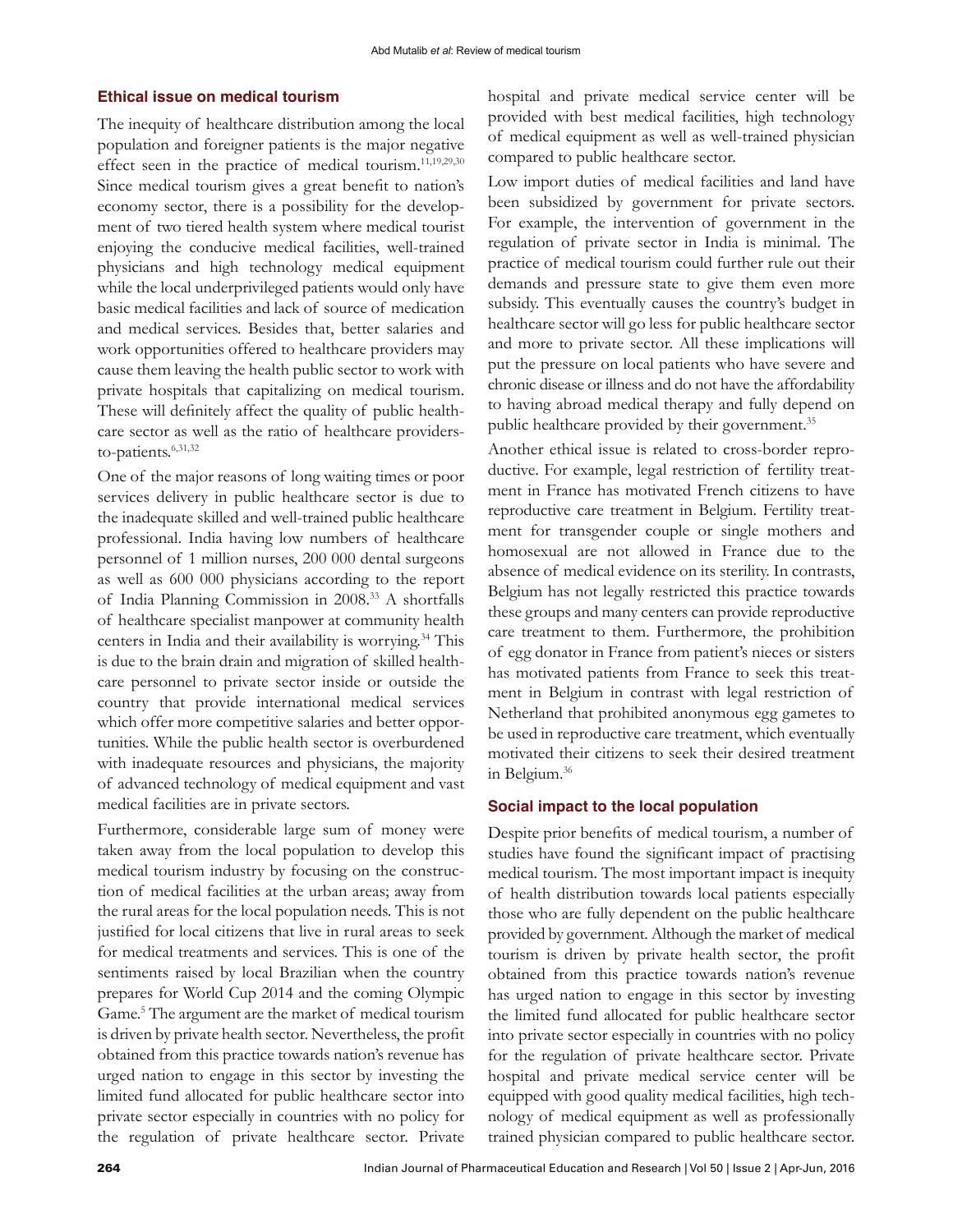Furthermore, the medical centers tend to focus more on urban areas as to meet the demand for medical tourist of ease of mobility to medical centers but unfair to patients in rural areas to access those facilities. Besides that, this growing of medical tourism led to brain drain since the private sectors which practicing medical tourism are likely to offer more salary and best opportunity to skilled healthcare professionals which encourage them to leave public healthcare sector.

In addition, there are other impacts that arise from this practice such as the quality care issue, infection acquired during medical procedure especially in third world country and complication of travelling for medical tourist.<sup>37</sup>

# **Patients' decision-making in terms of push and pull factors**

Push and pull factors can affect patient's decision-making to practise medical tourism. Push factors are any forces or factors that drive people away from particular place and pull factors are any factors that drive people to a particular location. In other words, push factor happened due to non-availability of one's desired things in particular places that makes people seeks those things is another place while pull factors are desired things that are present in particular place that attract people to move to that particular places.<sup>38</sup>

International literature has recorded two different motivations that commonly cause patients from high income countries practising medical tourism to other nations, specifically the developing one. The most crucial factor in encouraging people to travel long distance just to seek medical therapy is thought to be cost-saving in searching affordable medical cost for patients without universal medical insurance that come from privately funded healthcare system such as US. According to push and pull factor theory, this might be due to the high medical therapy cost required in their own country that causes them to seek therapy at another country regardless the quality of therapy as well as non-availability of needed healthcare in their home or more cheaper medical therapy cost required in particular country that provided same quality of therapy with their own country has motivated them to having medical therapy there. Meanwhile, for patients from Canada and much of Europe countries that their home system have an access to publicly-funded medical therapy, practised medical tourism due to the long waiting list for healthcare therapy in their countries as well as looking for alternative abroad due to the unavailable services or treatment procedures in their own country or particular healthcare services that illegal locally. However, the huge interest of patients seeking medical services abroad are due to the costsaving factors even for publicly-funded patients that seeks alternative abroad to avoid long waiting times in their home country if their country refuse to pay for healthcare therapy abroad and this scenario happened often. Therefore, the strongest motivation for patients of developed country having medical services or therapy to developing countries via the industry of medical tourism is the cost-saving. Anyhow, there are critics arise from this motivation stated that this low cost of medical therapy and services in particular nations is due to the limitation malpractice insurance paid by healthcare professionals while patients have likely at risk when receiving this low cost medical therapy and services.<sup>6,39</sup>

Previous study has shown that in India, the costs of comparable medical services are on average of 1/8 to 1/5 of those in other countries. A cardiac procedure only costs about 3,000 to 6,000 US dollar in India compared to 30,000 US dollar in Singapore and 40,000 to 60,000 US dollar in US. Thus, with this cheaper medical services cost and availability of high technology medical facilities as well as well-trained physician in India has made India among the most favorable countries to practice medical tourism. Based on this study, the major ratio of healthcare growth is attributed to the growth in the market of medical tourism. Medical tourism has made healthcare sector hits a place among the other sectors in term of contribution to nation's revenue and employment rate. In 2012, India's health sector has grown nearly to 40 billion US dollar from 34 billion US dollar in 2009. According to Confederation of India Industry (CII), over the past few years, medical tourism in India has gained momentum which approximately 150,000 medical tourist arrived in India in 2005 and the number of medical tourist that choose India as medical tourism destination is expected to increase by  $15\%$  annually.<sup>35</sup>

For example, price advantage is the pull factor that makes India a well-known country in receiving patients all over the world for the medical therapy and services purpose. While India offering world class treatment in it huge number of hospitals, the cost of medical services and therapy is much cheaper whereas the cost differential between India and in West countries is huge and this makes India one of the favorite destination for medical tourism although it entrance in medical tourism industry mere recently. Industry observers predicted that for the each year of the next 6 years, India healthcare sector that had boosted up by healthcare tourism could grow up to 30% from 17 billion dollar per year healthcare market due to its price advantage. A study on Indian healthcare carried out by Confederation of Indian Industry (CII) stated that 50-69 billion US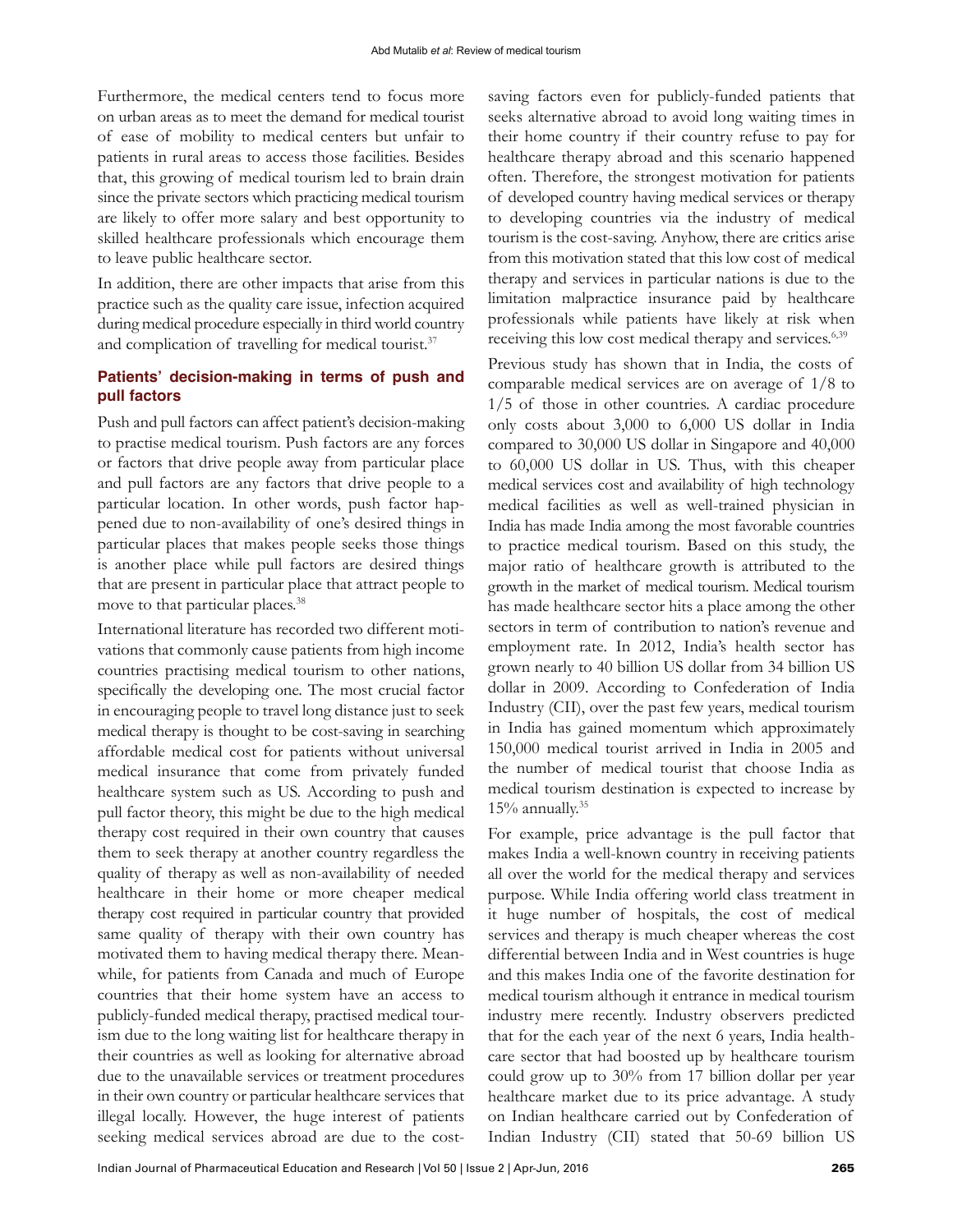dollarcan be contributed by medical tourism alone as an extra profit for tertiary hospitals by 2012 that account for about 6.2% to 8.5% of gross domestic product.<sup>40</sup>

There is an enormous and intact market for curative treatment of medical tourism as well as therapeutic medical tourism such as Ayurveda. This new entrance in the industry of medical tourism has made India as a chosen destination for medical therapy asides from the traditional fact that India, being the oldest country practice medical tourism where tourists come for Ayurveda and other therapies. Since India has great technologies and huge pool of skill healthcare professionals, India is estimated to be a leader in medical tourism industry.<sup>41</sup>

Asian countries such as Thailand, India, Malaysia and Singapore are among the most famous medical tourism destinations which remarked by medical tourism industry. These countries can attract more tourists because of the medical treatments or services provided are less expensive than those of other part in the world like US or European countries.42 Medical tourist or international patients can save up to 40% to 60% due to the lower labor cost in most of Asian countries which cause lower cost for medical treatment and services.<sup>43</sup>

Another important pull factor is the credibility and professionalism of healthcare providers in Malaysia, India and Thailand. The good English-proficiency and well-trained medical staffs is a plus point when deciding the destination for medical tourism.35 In one study that seeks the reasons of patients from particular countries practising medical tourism in India for congenital heart disease treatment shown that the number of international patients having cardiac treatment in India is 1 in 10 of every cardiac admission. This indicated that India has a stable position among countries that frequently visited for the best quality of treatment. Surprisingly, patients from a country with good medical and surgical services like Malaysia took the highest percentage number of cardiac admission in India hospitals. This might be due to several reasons such as long waiting list, insufficiency of specialized cardiac surgery center in public hospitals, geographically near to India as well as low transportation cost in India. Besides that, medical tourists from South Africa is the second highest patients likely to have cardiac surgery in India although the culturally and physical proximity of South Africa to India is quite far. The main reason is due to the cost competiveness advantage of India over other US and Europe countries. In India, 7500 US dollar has already covered the cost of travel, surgery and 3-week stay in India for surgery of ventricular septal defect which merely 10% cost of surgery of open heart in London, United Kingdom.

In addition, the unavailability of specialized cardiac surgery in several African countries is the reason of those patients having treatment in India. Even though, the desired treatments are locally present in these countries, there is high proportion of patients from Malaysia and African countries that received the sponsor by their government to undergo medical tourism in India.15

### **Promotion of medical tourism**

The effective promotion of medical tourism is one of the factors that lead to the growth of practising medical tourism. According to the Malaysian Tourism and Culture Ministry Malaysia and Ministry of Health, the promotions of medical tourism that has been conducted and implemented by them has attracted 770,000 and 790,000 medical tourists to choose Malaysia as destination country for having services and treatments in 2013 and 2014, respectively which in turn bring profit for about 191.80 million US dollar to the country.<sup>44</sup> The growth rate of income in the medical tourism industry had exceeded the Malaysian national plan  $(2010-2015)$  target by  $10\%$  every year, and for the Malaysian national plan period (2016-2020), the income was expected to grow by 15% annually, generating revenue of about RM2 billions by 2020.

Medical tourism facilitators or agents that are responsible in disseminating information about medical tourism to prospective patients, advertising its availability and overseeing follow-up care has contributed to the promotion of medical tourism by using the internet and popular social media to advertise possible and promising medical procedures and destinations.<sup>6</sup> For example, private hospitals in Malaysia engage foreign agents in several key markets overseas who help patients selecting Malaysia as destination of medical tourism. These agents then work closely with the health tourism team of the hospital to arrange every aspect of our foreign visitors stay at treatment in the hospital. Meanwhile, a study about promoting medical tourism in India found that the hospitals, clinics and medical service centers in India play a big role in attracting international patient for medical tourism in India through advertisement with a variety of messages and images that promoting a broad range of specialized medical services offered to international patients, which emphasize on best quality, advanced technology of medical equipment and facilities, competent and professional healthcare providers and best quality of medical care. Nevertheless, overall cost of this practice is rarely mentioned in those advertisements as they are often carried out by tour operators or agents.<sup>6,39</sup>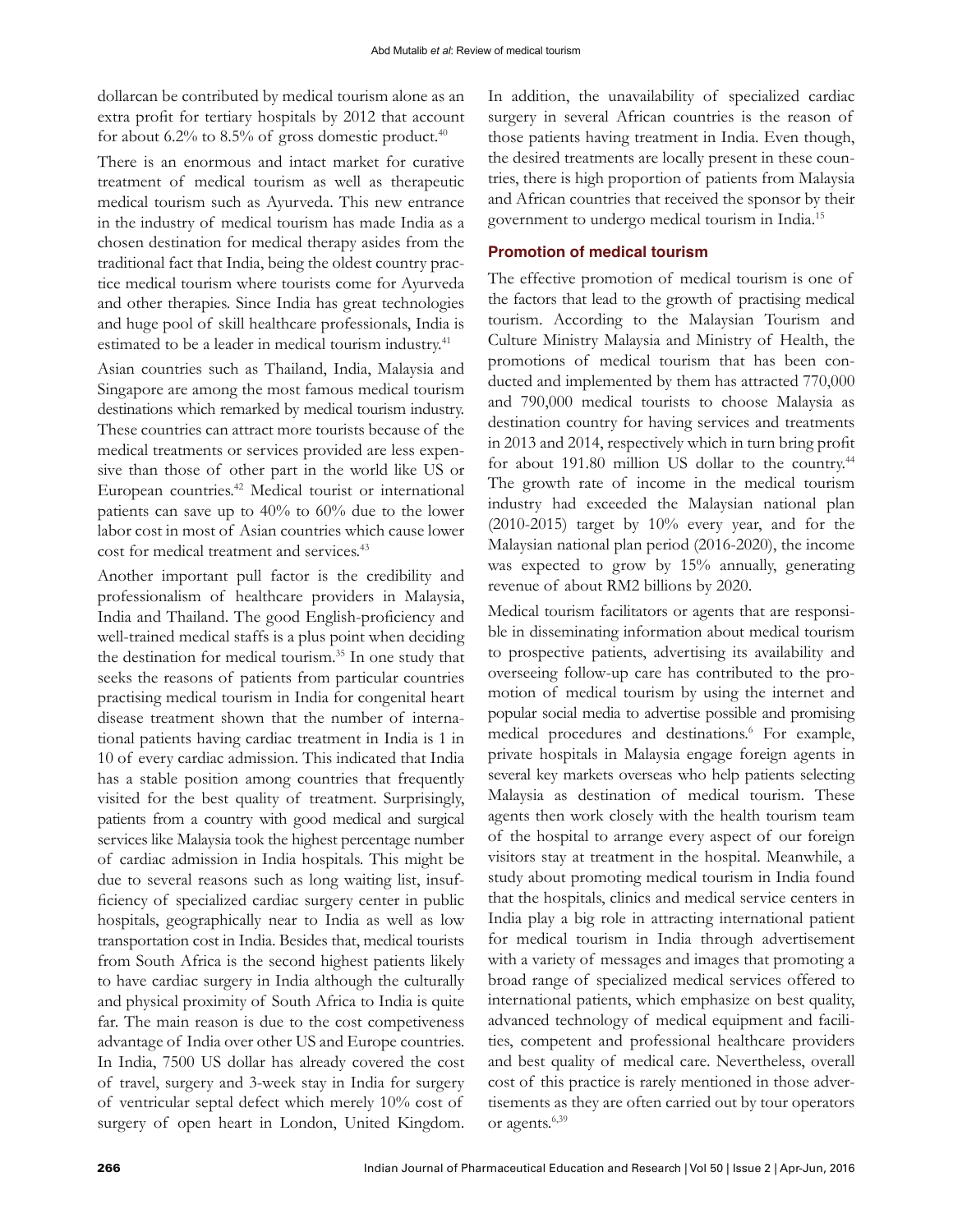# **Financial Implication of medical tourism** *Exporting countries*

Exporter countries in medical tourism in context of medical cost advantage which commonly low income countries could gain benefit tremendously from the dividend they make through medical tourism as the foreign exchange is the prime financial source of medical tourism. The Tourism Research and Marketing Group reported that each year there are 27 millions of trips related to health which generating about 33 billion Euros. Medical tourism in most countries occur not mere through the private sector but the government also investing in private hospitals indirectly (i.e. through incentives of tax) and directly. Since the government also benefited from this practice, they participate in promoting medical tourism actively. For instance, India through leaflet of medical services offered in theairport and the campaign of 'Incredible India'.45 Furthermore, the revenue from this practice is increased not only for the medical services or treatment provided but also during the healing period as well as the accomodation of accompanying person.

The expansion of medical tourism in particular countries has been used to bring back their healthcare providers who had emigrated by offering better opportunities and competitive salaries. Typically, abroad patients are more likely to trust the healthcare providers such as physicians, pharmacist, reflexologist and etc. who being trained in their home country. Thus, this will converse the brain drain and emigration of skilled workers from particular countries.<sup>5</sup> The traveller may travel alone or for those who undergo serious medical procedure that needs companion for the ease of mobility and safety such as cancer treatment and cardiac surgery may travel with one or more support person such as parent, siblings, friends or spouse. In this case the medical tourism destinations will benefit in their monetary inflow from the stay of patients and their companions aside from medical treatment cost itself. The close proximity of luxury accommodations to private medical centers or facilities which provide medical tourism services also aim to benefit from this industry.<sup>46</sup>

#### *Importing countries*

Patients from importing countries (the original countries of the medical tourist) would have high confidentiality and privacy of medical treatment, increase personal care level as well as high medical services and treatment options by practicing medical tourism. Importing countries can reduce the waiting list and waiting time by practising medical tourism. This will reduce the number of mortality in importing countries and increase the health condition of citizens which can produce more productive workers or citizens.

To certain extent, importing countries have financial benefit by sending patients to have medical treatments and services abroad to countries that offering low medical cost treatment. There are one study claimed that, overall US annual savings would be 1.4 US billion dollar if 1 in 10 patients from US who suffered from one of fifteen conditions having medical treatments or services abroad. Furthermore, if bilateral trade relationship between countries is applied, cost of medical treatments abroad can be directly negotiated and savings from this low cost of medical treatment of abroad can be included in nation's budget to be used for developing other sectors.<sup>5</sup>

#### **Risk exposure to medical tourists**

There are risks associated with the practice of medical tourism which arise from the surgery procedure or travelling abroad. Three broad categories have been identified: risk of travel, risk post-operative procedure in patients own country as well as risk that might affect the health of patients during the procedure. $47$ 

Medical tourism comes with two main risks that are broadly discussed in the context of in terms of psychology and physiology. Psychologically and emotionally, being away from the closest people such as family, spouse, and parents may lead to acquired stress to medical tourist. Such health risk related to travel is due to the mental burden and particularly during the healing period abroad. Besides that, physiological risk that may be developed during airline travel is the major concern that for the medical tourist before and after having medical treatment or services). Potential health conditions using long haul flight are more susceptible to travelers' thrombosis which also known as deep vein thrombosis (the swelling of deep vein due to the clotting of blood in those particular areas).<sup>48</sup> It is more likely to occur for restricted and lack of movement during the flight which causes lack of blood flow to the areas of the legs. Furthermore, there might be a possibility of blood clotting occurs in the lungs which lead to pulmonary embolism.49,50

The risks of medical tourism are not restricted only when patients neither are abroad nor ended after patients check out from the hospital. Lack of information flow between abroad physician and home country is another negative impact of medical tourism as the continuity of care towards patients is broken. This might arise from inadequate follow up care after the medical treatment is received abroad by the patients. There are no transfer of health information from foreign hospital to home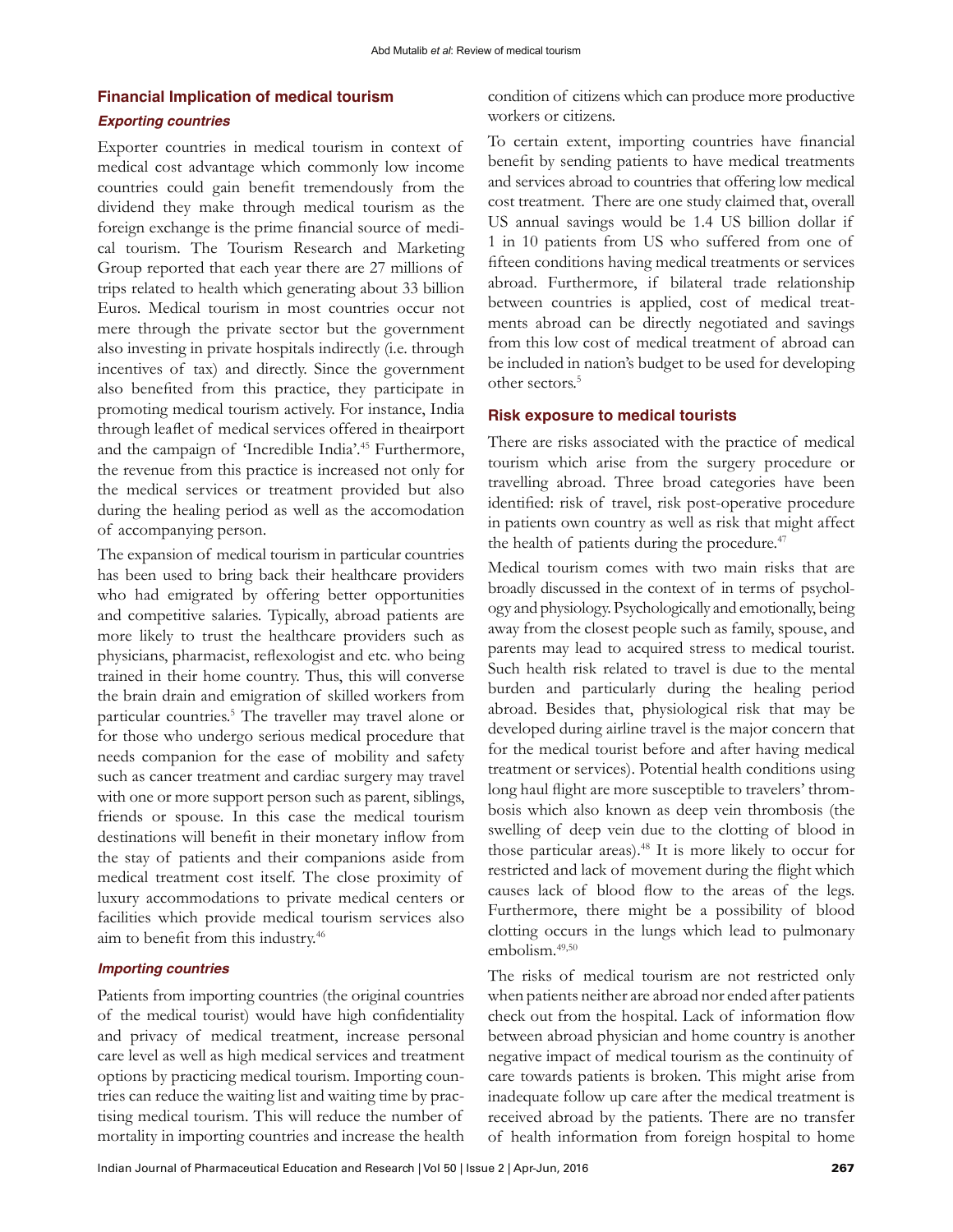country which might lead to several consequences such as inability to screen complication from the treatment or surgery abroad, toxicity arise from administered medication. If any complication arises, patients are more susceptible to severe condition as the local physicians have little knowledge on what is going on during abroad treatments or medical procedures.<sup>51</sup>

However, these problems can be avoided by requesting their medical report from the attending doctors. Destination countries that have poor medical care laws enforcement might lack legal remedial procedure if complications of treatments arise. This would be a problem to medical tourists are further separated geographically from their home country. Furthermore, some physicians in home countries may refuse to treat patients who having medical treatment abroad due to the fear of being accused or sued for complication arising from treatment abroad for those countries with little legal recourse for procedures or treatments.<sup>47</sup>

Besides that, patients exposed to post-operative infection in the hospitals, lack of blood supply available at the hospitals of destination countries as well as travelling during healing period clearly have negative impact of patients' condition and health. Decision making of practicing medical tourism based on cost advantage is thought to be risky and gives bad impact on patients' health.52 Furthermore, unknown health risks may be exposed to medical tourist that having medical treatments or services which are illegal in patients' home country.39 Study showed that a kidney transplant patient might contract tuberculosis, pneumonia, HIV, urinary tract infection, wound infection as well as hepatitis B from kidney transplant procedure through medical tourism. There are only 69.2% patients with one year average graft survival and 75% of patient's survival rate based on previous medical tourist having this procedure abroad.<sup>53</sup>

# **LIMITATION AND RECOMMENDATIONS**

Apparently, the finding of this review is geographic restricted to India where the ethical issues discussed are mainly focusing in this country which may not reflect the same in other countries like Thailand and China that practice medical tourism. The review also mainly focuses on motivation which leads to the practice of medical tourism, opportunities, risks and the ethical issue associated with medical tourism. Other issues such as types of medical tourists, decision making process, branding, positioning, competitive differentiation are not discussed. Besides, only English written studies are included in this review which has limited the relevant data from other non-English written studies.

With the above mentioned limitation, a mixed methods studies are recommended to uncover issues such as perception, facilitator and barrier of general public in developed countries about medical tourism. It is hope that the recommended findings would provide much needed information on the key issues identified, and knowledge gaps that exist about medical tourism.

# **CONCLUSION**

The main forces that encourage patients to practise medical tourism to particular countries is due to the relatively low cost required for medical services comparable with its quality, more inflow of patient to that particular countries will help to increase their economic sector through this practice. However, inequity of health distribution towards local patients especially those who are fully depend on the public healthcare provided by government do occur.

This review can be useful for the patients who interested in medical tourism, for nations which has already practiced medical tourism to improve their quality in medical tourism and aware of ethical concerns that arise from this practice, as well as for the references of the countries which want to practise medical tourism in the future.

#### **ACKNOWLEDGMENTS**

This work was supported by LESTARI Grant Scheme: 600-RMI/DANA 5/3/LESTARI (42/2015). The authors would like to express their gratitude to Ministry of Higher Education and Universiti Teknologi MARA, Malaysia for financial support for this research. The funders had no role in study design, data collection and analysis, decision to publish, or preparation of the manuscript.

# **CONFLICTS OF INTEREST**

The author declare no conflict of interest.

# **REFERENCES**

- 1. Johnston R, Crooks VA, Ormond M. Policy implications of medical tourism development in destination countries: revisiting and revising an existing framework by examining the case of Jamaica. Global Health. 2015;11(1):29.
- 2. Chen LH, Wilson ME. Medical tourism. J Travel Med. 2015;22(3):218.
- 3. Leggat P. Medical tourism. Aust Fam Physician. 2015;44(1):16-21.
- 4. Connell J. From medical tourism to transnational health care? An epilogue for the future. Soc Sci Med. 2015;124(Jan):398-401.
- 5. Smith R, Martínez Álvarez M, Chanda R. Medical tourism: a review of the literature and analysis of a role for bi-lateral trade. Health Policy. 2011;103(2):276-82.
- 6. Crooks VA, Turner L, Snyder J, Johnston R, Kingsbury P. Promoting medical tourism to India: messages, images, and the marketing of international patient travel. Social Sci Medicine. 2011;72(5):726-32.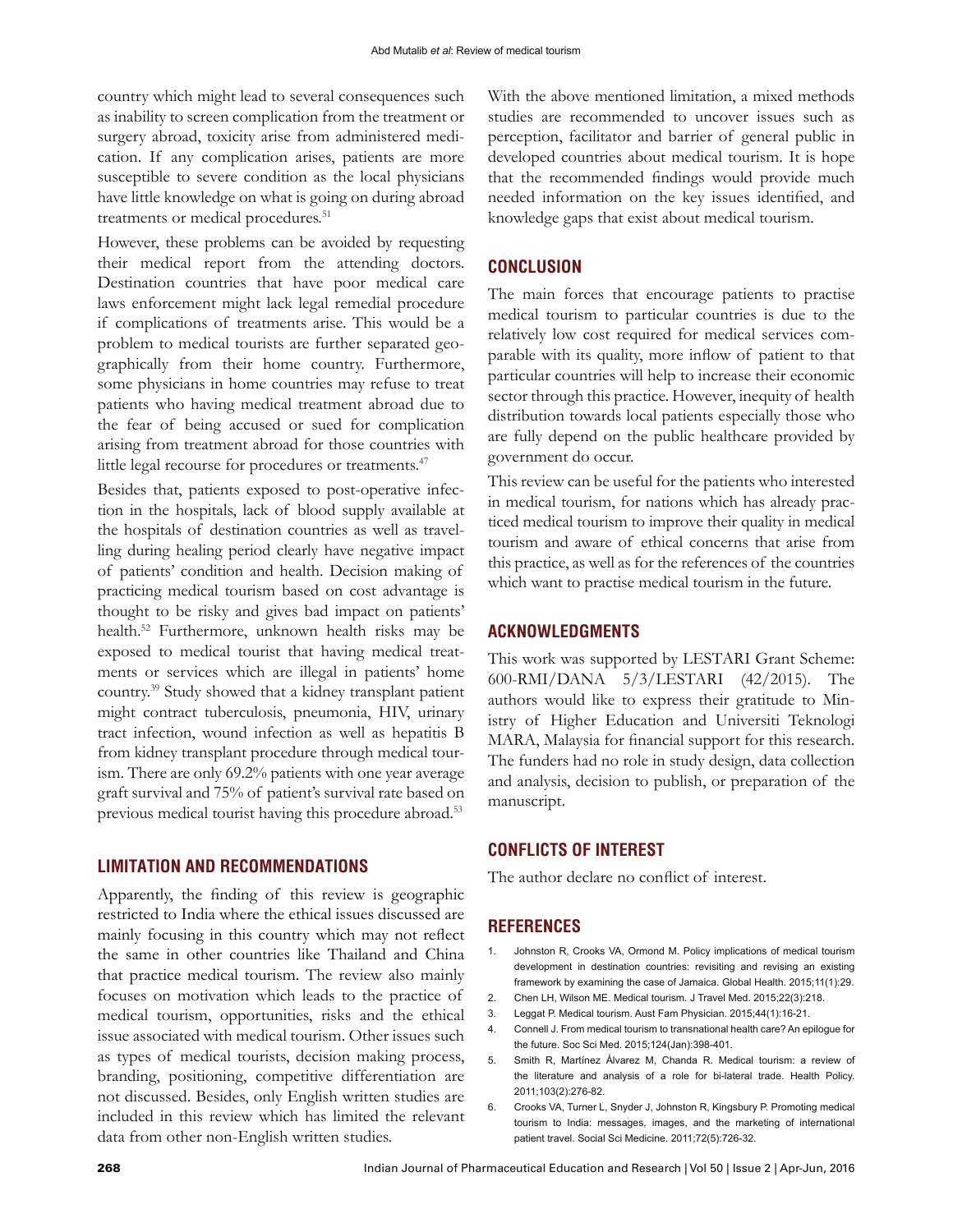- 7. Pocock NS, Phua KH. Medical tourism and policy implications for health systems: a conceptual framework from a comparative study of Thailand, Singapore and Malaysia. Global Health. 2011;7(1):12.
- 8. Kumar S, Breuing R, Chahal R. Globalization of health care delivery in the United States through medical tourism. J Health Commun. 2012;17(2):177- 98.
- 9. Smith K. The problematization of medical tourism: a critique of neoliberalism. Dev World Bioeth. 2012;12(1):1-8.
- 10. Guiry M, Scott JJ, Vequist DGt. Experienced and potential medical tourists' service quality expectations. Int J Health Care Qual Assur. 2013;26(5):433- 46.
- 11. Ozan-Rafferty ME, Johnson JA, Shah GH, Kursun A. In the words of the medical tourist: an analysis of Internet narratives by health travelers to Turkey. J Med Internet Res. 2014;16(2):e43.
- 12. Carrera P, Lunt N. A European perspective on medical tourism: the need for a knowledge base. Int J Health Serv. 2010;40(3):469-84.
- 13. Carrera PM, Bridges JF. Globalization and healthcare: understanding health and medical tourism. Expert Rev Pharmacoecon Outcomes Res. 2006;6(4):447-54.
- 14. Douglas N, Derrett R. Special interest tourism: John Wiley and Sons Australia, Ltd; 2001.
- 15. Maheshwari S, Animasahun B, Njokanma O. International patients with congenital heart disease: what brings them to India?. Indian Heart J. 2012;64(1):50-3.
- 16. Solomon H. Affective journeys: the emotional structuring of medical tourism in India. Anthropology and Medicine. 2011;18(1):105-18.
- 17. Gupta V, Das P. Medical tourism in India. Clinics in laboratory medicine. 2012;32(2):321-5.
- 18. Mamun MZ, Andaleeb SS. Prospects and problems of medical tourism in Bangladesh. Int J Health Serv : planning, administration, evaluation. 2013;43(1):123-41.
- 19. Qadeer I, Reddy S. Medical tourism in India: perceptions of physicians in tertiary care hospitals. Philosophy, ethics, and humanities in medicine: Philos Ethics Humanit Med. 2013;8(1):20.
- 20. Finch S. Medical tourism driving health care disparity in Thailand. CMAJ. 2014;186(1):E11.
- 21. Oh KM, Jun J, Zhou Q, Kreps G. Korean American women's perceptions about physical examinations and cancer screening services offered in Korea: the influences of medical tourism on Korean Americans. Journal of community health. 2014;39(2):221-9.
- 22. Ormond M, Mun WK, Khoon CC. Medical tourism in Malaysia: how can we better identify and manage its advantages and disadvantages?. Global Health Action. 2014;7(Sep):25201.
- 23. Eissler LA, Casken J. Seeking health care through international medical tourism. J Nurs Scholarsh. 2013;45(2):177-84.
- 24. Jun J, Oh KM. Framing risks and benefits of medical tourism: a content analysis of medical tourism coverage in korean american community newspapers. J Health Commun. 2015;20(6):720-7.
- 25. Snyder J, Byambaa T, Johnston R, Crooks VA, Janes C, Ewan M. Outbound medical tourism from Mongolia: a qualitative examination of proposed domestic health system and policy responses to this trend. BMC Health Serv Res. 2015;15(1):187.
- 26. Ho KT. Medical tourism: new strategies for the health care industry in Taiwan. J Formos Med Assoc. 2015;114(2):99-101.
- 27. Lunt N, Carrera P. Medical tourism: assessing the evidence on treatment abroad. Maturitas. 2010;66(1):27-32.
- 28. Phua KL. Cross-Border Medical Tourism: A Typology and Implications for the Public and Private Medical Care Sectors in the South-East Asian Region 2010. Available from: www.pitt.edu/super4/3301134001/33501.ppt.
- 29. Bustamante AV. Globalization and medical tourism: the North American experience Comment on "Patient mobility in the global marketplace: a multidisciplinary perspective". Int J Health Policy Manag. 2014;3(1):47-9.
- 30. Ramskold LA, Posner MP. Commercial surrogacy: how provisions of monetary remuneration and powers of international law can prevent exploitation of gestational surrogates. J Med Ethics. 2013;39(6):397-402.
- 31. Deonandan R, Green S, van Beinum A. Ethical concerns for maternal surrogacy and reproductive tourism. J Med Ethics. 2012;38(12):742-5.
- 32. Snyder J, Crooks VA, Adams K, Kingsbury P, Johnston R. The 'patient's physician one-step removed': the evolving roles of medical tourism facilitators. J Med Ethics. 2011;37(9):530-4.
- 33. Planning Commission GoI. Eleventh Five-Year Plan 2007–12. Volume II: Social Sector. New Delhi: Oxford University Press. 2008.
- 34. Bhat R. Characteristics of private medical practice in India: a provider perspective. Health Policy Plan. 1999;14(1):26-37.
- 35. Hazarika I. Medical tourism: its potential impact on the health workforce and health systems in India. Health Policy Plan. 2010;25(3):248-51.
- 36. De Sutter P. Considerations for clinics and practitioners treating foreign patients with assisted reproductive technology: lessons from experiences at Ghent University Hospital, Belgium. Reproductive Biomedicine Online. 2011;23(5):652-6.
- 37. Bies W, Zacharia L. Medical tourism: Outsourcing surgery. Mathematical and Computer Modelling. 2007;46(7):1144-59.
- 38. Sridhar KS, Reddy AV, Srinath P. Is it push or pull? Recent Evidence from Migration into Bangalore, India. J Int Migr Integr. 2013;14(2):287-306.
- 39. Crooks VA, Kingsbury P, Snyder J, Johnston R. What is known about the patient's experience of medical tourism? A scoping review. BMC Health Serv Res. 2010;10(1):266.
- 40. Medhekar A. Indian Government Policy to Support Trade in Medical Tourism Services, in Emmett D (ed.), Proceedings of the Seventh International Conference on Healthcare Systems and Global Business Issues, Jaipur National University, Jaipur, India (3-6 Jan 2013),205,209.
- 41. Medhekar A, Australia Q, editors. Indian Government Policy to Support Trade in Medical Tourism Srevices. Message From the Conference Program Chair; 2013.
- 42. Abd Manaf NH, Hussin H, Jahn Kassim PN, Alavi R, Dahari Z. Country perspective on medical tourism: the Malaysian experience. Leadersh Health Serv (Bradf Engl). 2015;28(1):43-56.
- 43. Sultana S, Haque A, Momen A, Yasmin F. Factors Affecting the Attractiveness of Medical Tourism Destination: An Empirical Study on India-Review Article. Iran J Public Health. 2014;43(7):867-76.
- 44. Malaysia Health Tourism Council. Malaysia Your Healthcare Destination. Available from http://www.medicaltourism.com.my/en/malaysia-yourhealthcare.aspx. Acessed on 11 May 2015. 2015.
- 45. Wikipedia. Incredible India. Avaialble from: http://en.wikipedia.org/wiki/ Incredible\_India. Accessed online 10 Dec 2014. 2014.
- 46. Lee C, Spisto M, editors. Medical tourism, the future of health services. Proceedings of the 12<sup>th</sup> International Conference on ISO; 2007.
- 47. Turner LG. Quality in health care and globalization of health services: accreditation and regulatory oversight of medical tourism companies. Int J Qual Health Care. 2010:mzq078.
- 48. Johnston RV, Hudson MF. Travelers' Thrombosis. Aviat space Environ Med. 2014;85(2):191-94.
- 49. Iqbal O, Eklof B, Tobu M, Fareed J. Air travel-associated venous thromboembolism. Med Princ Pract. 2003;12(2):73-80.
- 50. Carabello L. A medical tourism primer for US physicians. J Med Pract Manage. 2008;23(5):291-4.
- 51. Carrera P, Lunt N. A European perspective on medical tourism: the need for a knowledge base. 2010;40(3):469-84.
- 52. Idowu EO, Adewole OA. Spectrum of neurosurgical complications following medical tourism: challenges of patients without borders. Afr Health Sci. 2015;15(1):240-5.
- 53. Anker AE, Feeley TH. Estimating the risks of acquiring a kidney abroad: a meta-analysis of complications following participation in transplant tourism. Clin Transplant. 2012;26(3):E232-E41.